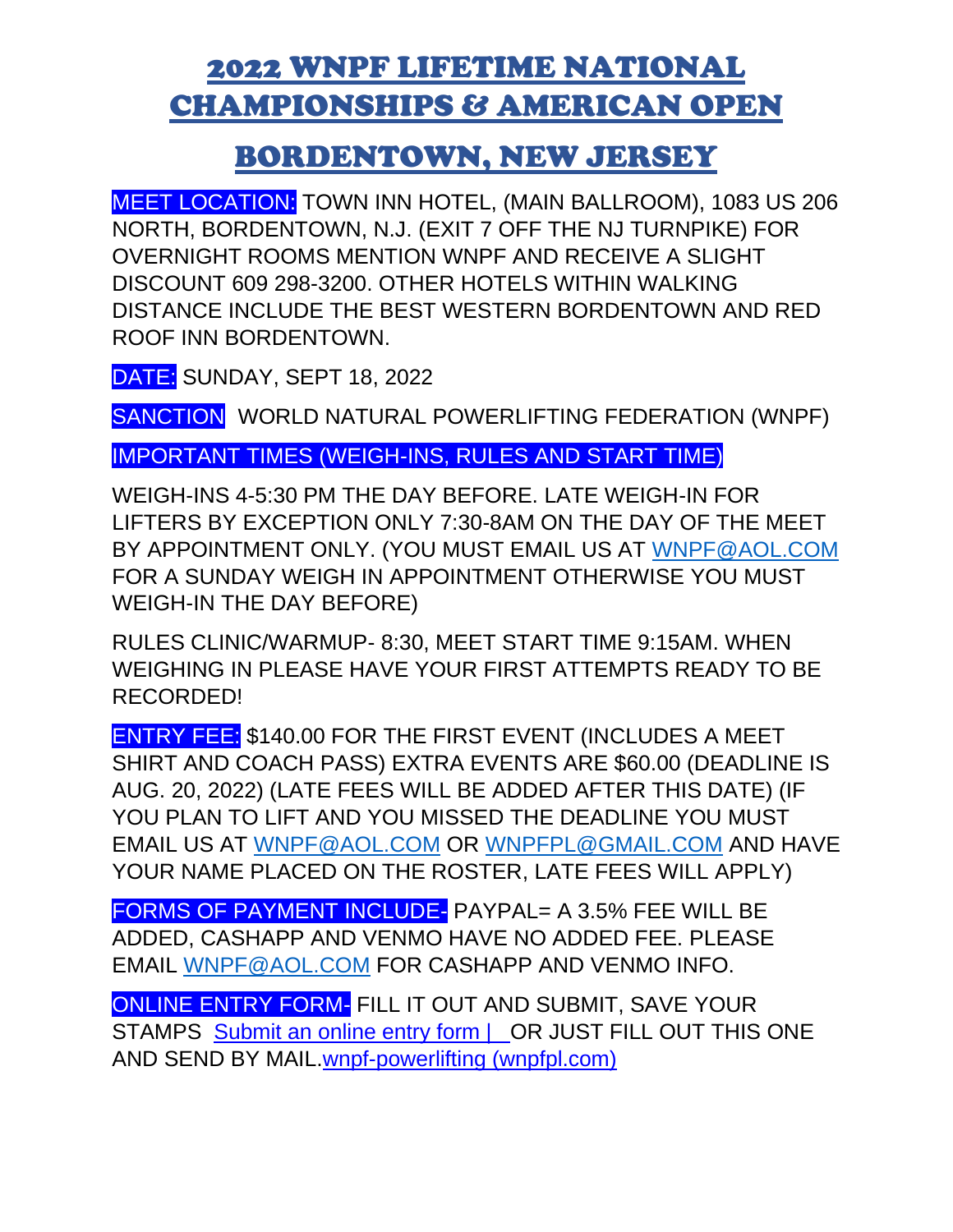WNPF MEMBERSHIP FEE: CAN BE PAID HERE [WNPF MEMBERSHIP](https://www.wnpfpl.com/online-membership-form) ALL LIFTERS MUST BECOME WNPF MEMBERS!

EVENTS FULL POWER, BENCH ONLY, DEADLIFT ONLY, SQUAT ONLY, IRONMAN, REPS

RAW, RAW CLASSIC, SINGLE PLY & DOUBLE PLY ARE THE DIVISIONS THAT WE OFFER

RULES: [WNPF RULES](https://e1736ca4-7373-44b7-b522-77e81279f2d7.filesusr.com/ugd/6a501f_14f6127424fb4b759e8c48d9b84a761f.pdf) PLEASE READ OVER THE RULES BEFORE YOU ARRIVE!

AWARDS: ALL LIFTERS WILL BE AWARDED AS LONG AS YOU DON'T BOMB OUT. NEW AWARDS WILL BE AWARDED THIS YEAR! TEAM AWARDS FOR TEAMS THAT ENTER AND BEST LIFTER AWARDS FOR SOME DIVISIONS.

RECORDS: ALL STATE RECORDS CAN BE SET IN THIS EVENT! CHECK OUT THE RECORDS HERE [WNPF RECORDS](https://www.wnpfpl.com/state-records) 

ATTIRE, ETC- WNPF ATTIRE WILL BE SOLD AT THE EVENT (SINGLETS, WRAPS, SLEEVES AND MORE)

ADMISSION- \$15.00 PER PERSON AT THE DOOR (13 YEARS AND OLDER, 12 AND UNDER FREE)

PLATFORM EQUIPMENT: TSS COMBO RACK, TEXAS SQUAT AND DEADLIFT BAR AND CALIBRATED PLATES.

QUALIFICATIONS FOR WORLDS AND/OR NATIONALS

CLASSIFIACATION CHARTS [CLICK HERE](https://e1736ca4-7373-44b7-b522-77e81279f2d7.filesusr.com/ugd/6a501f_425f6e01a15c439f9bdcad92ba6f900c.pdf)

DIRECTOR- TROY [FORD-WNPF@AOL.COM](mailto:FORD-WNPF@AOL.COM)

QUESTIONS AND CONCERNS- SEND AN EMAIL TO [WNPF@AOL.COM](mailto:WNPF@AOL.COM) OR TEXT 770-668-4841

**FIRST 50 LIFTERS AND FIRST 25 FULL MEET LIFTERS ONLY! ONCE WE REACH THESE NUMBERS THE MEET WILL BE CLOSED AND WE WILL PLACE YOU ON A WAITING LIST TO LIFT. THANKS**